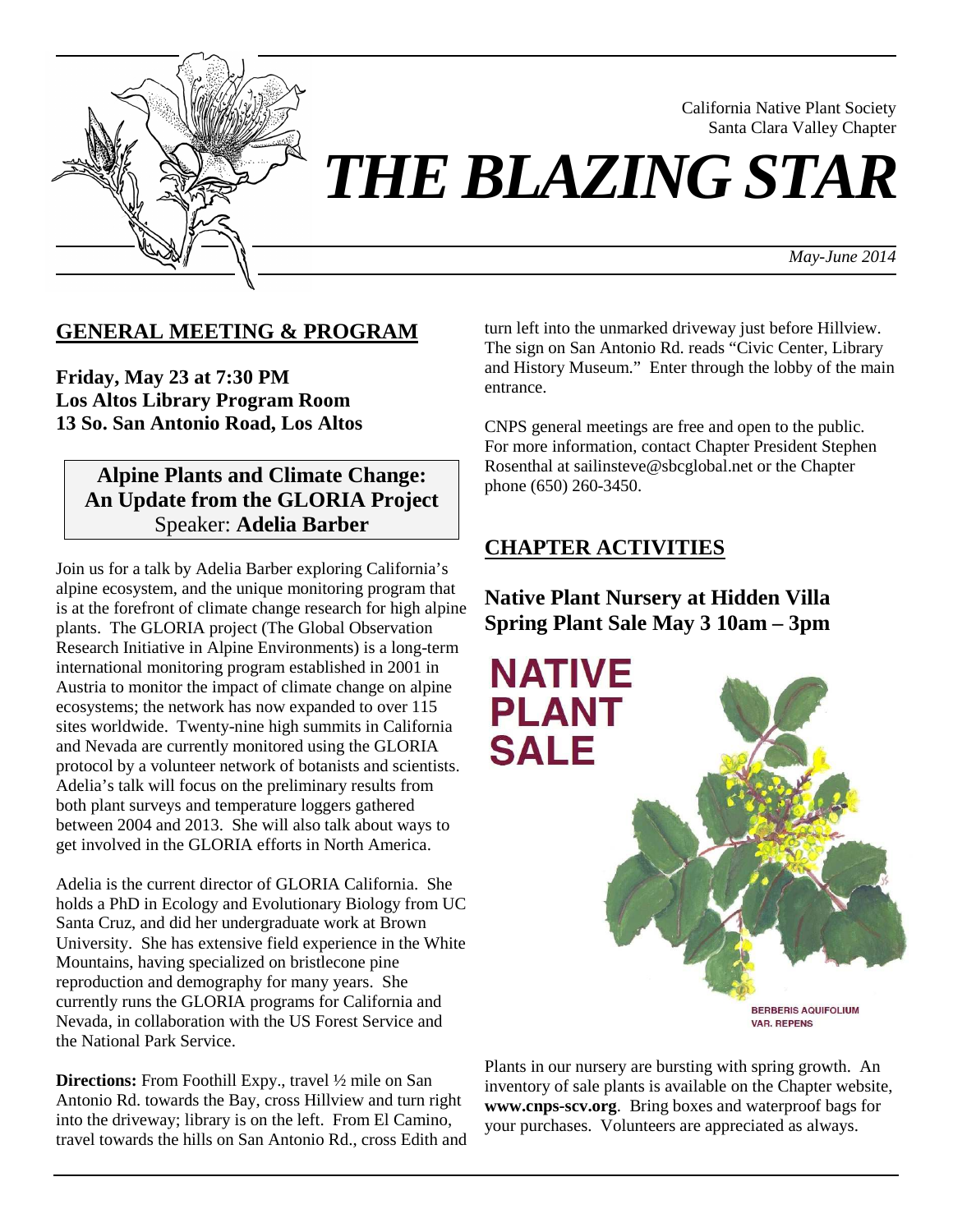To propagate plants for our upcoming **Fall Native Plant Sale on October 18**, join us at one of our nursery work sessions. They take place every **Wednesday and Thursday,** from **10am to 1pm**. Bring garden gloves, sunhat, clippers, and your lunch if you like. Other tools will be provided at the nursery. Knowledge of plants is not necessary; your willingness to help is all that's required.

**Plants may be purchased** during nursery workdays through the end of May. Please plan to pay by check. For more information, contact Melanie Cross at (650) 947- 1325 or melanie@pcross.com; or Ray Deutsch at (650) 365-6136 or ray.deutsch@yahoo.ca.

**Directions**: Hidden Villa is located on Moody Road west of Foothill College. From I-280 in Los Altos Hills, take the Moody Road exit and head west. Two miles west of Foothill College, look for the Hidden Villa sign and driveway on the left. Proceed over the bridge, and drive about ¼ mile to the large parking lot on the right. The Native Plant Nursery is at the greenhouse just beyond the visitor center. On the day of the plant sale, follow the directions of the parking monitors as to where to park.

### **Gardening with Natives**

Gardening with Natives (GWN), a special interest group within the Chapter, includes a mix of landscape architects, designers, seasoned native plant gardeners and beginners. It offers many talks throughout the year which are free and open to all.

This year's themes are *Maintaining Your Native Garden* and *Native All-Stars*. The monthly speakers will share tips on specific garden tasks or on native plant families and how to care for them. For more information, visit **www.cnpsscv.org/index.php/gardening/gardening-with-natives**.

These programs are made possible by co-sponsoring libraries and volunteers who help with program logistics. If you would like to help organize similar programming at a library near you, contact arvind.kumar@cnps.org.

**Replace Your Lawn with Drought-Tolerant California Natives, a talk by Cayce Hill** 

**Wed., May 14, 7:00-8:30 PM, Morgan Hill Library, 660 West Main Ave., Morgan Hill (408) 779-3196** 

**Wed., May 21, 6:00-7:30 PM, San Jose Public Library, Calabazas Branch, 1230 S Blaney Ave., San José (408) 808-3066** *Please note the earlier start time*

Ready to lose the lawn, but don't know where to begin? Come to one of these two talks and be inspired to create a beautiful, water-wise garden! See a variety of no-lawn landscaping styles and ideas, and get professional landscaping tips on removing a lawn, choosing the appropriate plants, and watering more efficiently. All this *without* sacrificing the look of a lush landscape.

**Cayce Hill** has been growing California natives since she moved to San Jose in March 2008. She works as a professional gardener, designing and maintaining culinary gardens for restaurants and homeowners in the Bay Area. Her previous experience includes being a head gardener, program manager, and the treasurer for the Friends of Master Gardeners of Santa Clara County.

#### **A Plant Lover's Guide to Native Sages, a Talk by John Whittlesey**

#### **Tuesday, May 27, 7:00-8:30 PM, Saratoga Library, 13650 Saratoga Ave., Saratoga, (408) 867-6126**

One of our Native All-Stars, *Salvia* is a genus of flowering plants that can be grown in all regions, either as perennials or annuals. The range of size, color, foliage, and hardiness within the genus is huge, with over 900 species and hundreds of hybrids. They are popular for the vibrancy of their blooms — available in shades ranging from white to near-black — and for their culinary and medicinal uses. The speaker will focus on the amazing array of native sages, and discuss care, maintenance and propagation.

**John Whittlesey** is the founder and owner of Canyon Creek Nursery and Design (**www.canyoncreeknursery design.com**) outside of Oroville. He is a former Horticultural Chair of the Mount Lassen Chapter of CNPS, and regularly writes for their newsletter *The Pipevine*. His new book, *A Plant Lover's Guide to Salvias*, was released in April 2014.

**Replace Your Lawn with Drought-Tolerant California Natives, a talk by Radhika Thekkath** 

**Tuesday, June 3, 6:00-7:30 PM, City of Santa Clara Library, Central Park Branch, 2635 Homestead Rd., Santa Clara (408) 615-2900** 

*Please note the earlier start time* 

See talk description above, presented on May 14 and 21. **Radhika Thekkath** has been a passionate gardener since childhood and was a native plant designer for a few years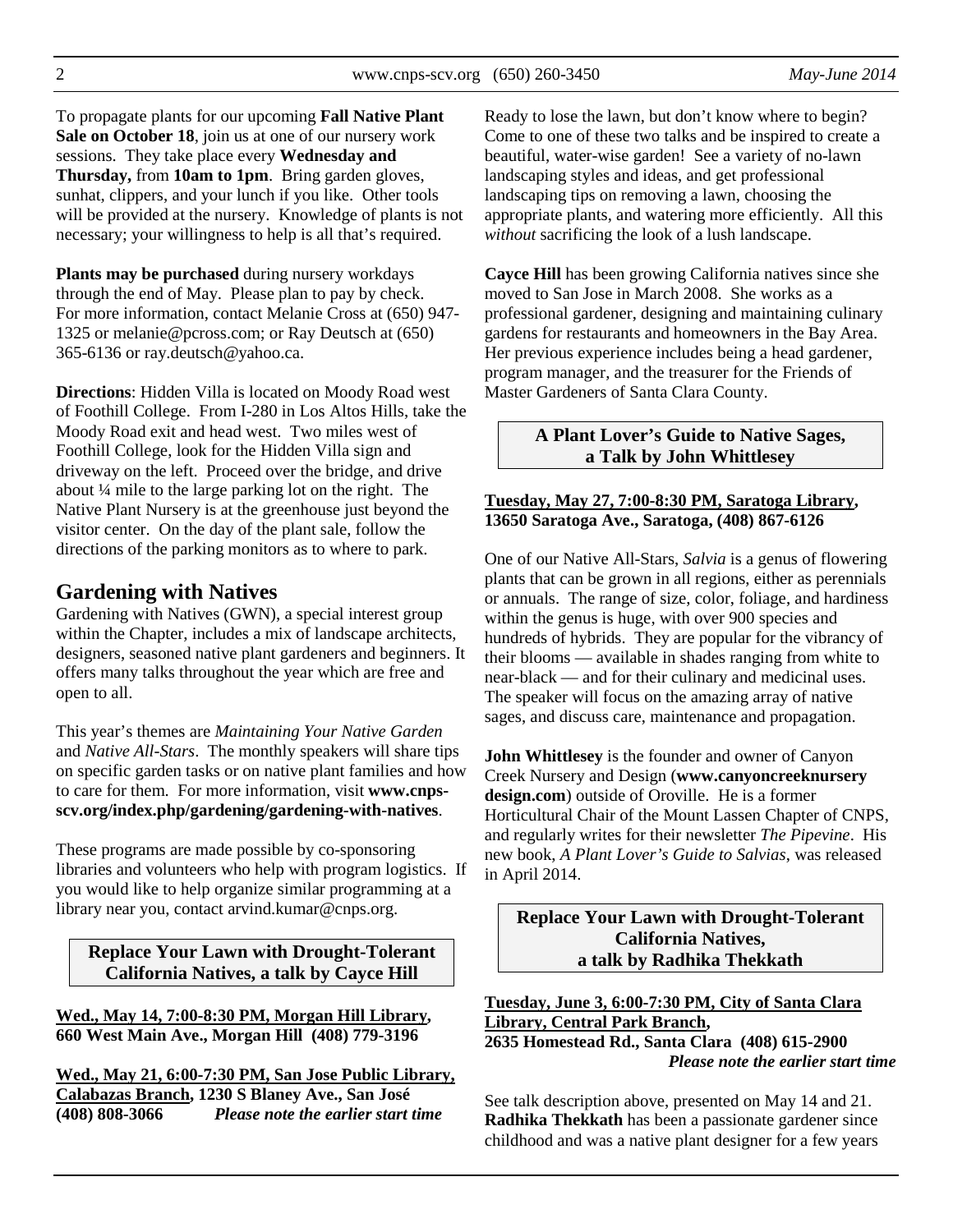when she took a break from her tech career in the Santa Clara Valley. She is a strong advocate for using native plants in the home garden. She is on the Executive Board of our Chapter of CNPS and on the steering committee for Gardening with Natives.

#### **Easy to Grow, Drought-Tolerant Native Plants, a talk by Nancy McClenny**

#### **Wednesday, June 18, 7:00-8:30 PM, City of Mountain View Library, 585 Franklin St., Mountain View, (650) 903-6337**

Are you new to native plants? Do you want to include native plants in the garden for beauty, habitat and sustainability, but don't know where to start? Come to this talk and learn about easy-to-grow native plants (trees, shrubs, perennials, and annuals) for the home garden.

Formerly a clinical laboratory scientist, **Nancy McClenny** has exchanged growing bacteria and fungi in Petri dishes for exploring the science, beauty, and survival strategies of California native plants. Her Palo Alto home garden has appeared on the Going Native Garden Tour for three of the last four years. After taking courses in California native flora from Foothill College and Merritt College, field trips to regional preserves for practice with plant identification, and volunteer experiences with the CNPS, Gamble Garden, the East Bay's Regional Parks Botanic Garden, Acterra, and others, Nancy delights in digging in the dirt and sharing her garden experiences with others.

#### **Irrigating Native Plants, a talk by Sherri Osaka**

#### **Wednesday, June 25, 7:00-8:30 PM, Campbell Library, 77 Harrison Ave., Campbell (408) 866-1991**

Irrigation is one of the most challenging aspects of native plant gardening as both too much and too little water can be detrimental. In this lecture, you'll learn about the different methods of irrigation and which are best for your plant community. You'll see what effect your soil type has on irrigation and how to compensate for it. And finally, you'll hear about three methods for ensuring your new plants are watered properly.

**Sherri Osaka** is a licensed Landscape Architect, Bay-Friendly Qualified Designer, and started her company, Sustainable Landscape Designs, over 17 years ago. Since then she has been lecturing and implementing ecological landscaping techniques, specializing in native plants, graywater and rainwater irrigation, and pervious paving.

### **Keying with Natives**

Join us as we learn and practice methods of identifying the native plants of our region (aka keying). From beginners to more advanced, there are challenges for all. Bring in plant samples if you have some or just come and work with the materials provided. We discuss the various plant books and practice keying with them. Microscopes are also available.

The upcoming dates are **Fridays**, **May 30 and June 27 from 6:30pm - 8:30pm**. We meet at the Peninsula Conservation Center (PCC), 3921 E. Bayshore Road in Palo Alto. For more information, please contact Dave "Tex" Houston at 350co2now@gmail.com or (650) 303- 2777; or Sally Casey at (408) 377-0989.

### **Conservation Committee: LIVeCoRPs**

Our conservation committee, LIVeCoRPs, is busy with many projects:

- Working to protect Edgewood from a new PG&E pipeline that would be routed through its core.
- Collaborating with other environmentalists to keep Ulistac from being turned into soccer fields. (See update below.)
- Initiating a survey of Edgewood Park with the goal of producing a detailed vegetative map of the rich diversity of this restoration jewel.
- Partnering with PlantRight to convince nurseries to stop selling known invasive plants.
- Collaborating with Palo Alto on their Urban Forest Master Plan.
- Working on getting Congdon's tarweed federally listed as an endangered plant.
- Continuing the restoration project at Alum Rock Park.
- Garnering support for AB 2402 which would restore funding to the state's Weed Management Areas. They were defunded in 2011 and the weeds have enjoyed their reprieve!

We are a very active and effective group with tasks for every talent and interest ̶ please join us. We meet the **third Thursday** of the month. Our next meetings will be on **May 15 and June 19 at 7pm** at the Peninsula Conservation Center (3921 E. Bayshore Road in Palo Alto).

#### **Ulistac Update**

A telephone survey by the City of Santa Clara's parks and recreation department refers to Ulistac as "underutilized" and the local newspaper Santa Clara Weekly editorial states that using Ulistac for soccer fields is "...the best long-term solution" and "Trimming 10 to 11 acres from Ulistac would leave 75% of the park intact."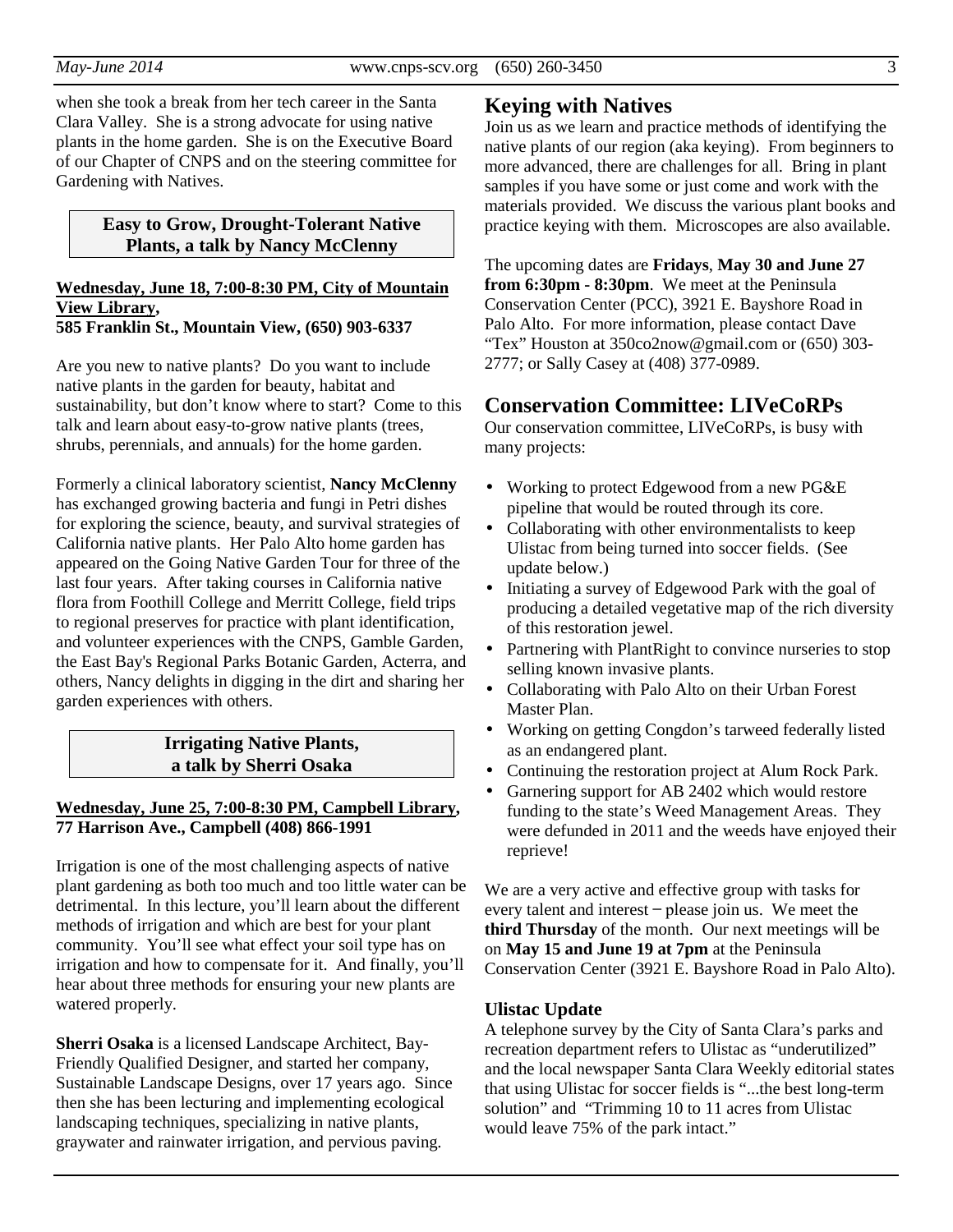4 www.cnps-scv.org (650) 260-3450 *May-June 2014*

Since the last update, the Santa Clara City Council has approved \$2,000,000 from land reserve funds for a study regarding adding more soccer fields in the city as soon as possible. This is in addition to the \$10,000,000 already spent on the existing Youth Soccer Park. Plus, they are continuing with their plans for a new Comprehensive Youth Sports Complex. Given that the City of Santa Clara has little remaining land for development, Ulistac Natural Area,

the only remaining Public Open Space, will remain a prime target for these night-lighted, pay-to-play fields and facilities.

Thank you to all of you who sent letters in response to our Alert several months ago. We will need everyone's help in the coming months as we work with other environmental organizations to keep Ulistac whole. We will need people to write letters and show up at meetings. Please watch for Action Alerts and demonstrate your love for Ulistac, native habitat, open space and the value of chapter members' sweat equity by responding en masse.

To help with our Save Ulistac committee please email Linda Ruthruff at ldrruff@hotmail.com or leave a message on our Chapter phone at (650) 260-3450.

### **Jewelflower Returns to Tulare Hill**

On March 2 the Metcalf Canyon Jewelflower (*Streptanthus albidus* ssp. *albidus*) was reintroduced to Tulare Hill in southern Santa Clara

County.

Approximately 16,000 seeds were sown in four locations on Tulare Hill, an isolated serpentine grassland nestled between

*By Justen Whittall - jwhittall@scu.edu* 



Lech Naumovich Metcalf Canyon Jewelflower (Streptanthus albidus ssp. albidus) along Metcalf Canyon Road

Santa Teresa Blvd. and Monterey Hwy. The property is owned by Santa Clara County Parks and the Silicon Valley Land Conservancy, who are partners in the reintroduction. Seeds were also planted near existing populations at the

Motorcycle County Park atop Metcalf Road on March 4 as controls and to supplement those existing populations.

This historic population of jewelflower at Tulare Hill declined primarily due to overgrazing by cattle. No jewelflowers have persisted at Tulare Hill since 1980 when the remaining population was extirpated by residential development.



Justen Whittall

Seeding inside the cattle exclosure where plots are defined by blue and orange whisker stakes. From left to right are Dr. Stuart Weiss, Christal Niederer, Aaron Thom and Jimmy Quenelle.

A collaborative effort by Santa Clara University's Department of Biology and Creekside Center for Earth Observation has resulted in a modified grazing regime and an improved understanding of the jewelflower's biology. Led by Dr. Justen Whittall and Aaron Thom of Santa Clara University and Dr. Stu Weiss and Christal Niederer from Creekside, the reintroduction represents the culmination of nearly ten years of research and planning to maximize the probability of long-term success. Volunteers from CNPS and undergraduates from Santa Clara University have been instrumental in preparing the seeds for the reintroduction.

Although the reintroduction was nearly thwarted by this season's unprecedented drought, the recent rains have improved conditions for the jewelflower's germination and survival. The newly planted seeds will be monitored regularly for germination, survival, flowering and seed set. After a second year of planting next winter, Tulare Hill is expected to support a jewelflower population of over 4,000 individuals capable of producing hundreds of thousands of seeds. The Metcalf Canyon Jewelflower reintroduction has been supported by the Bureau of Reclamation of the United States Department of the Interior.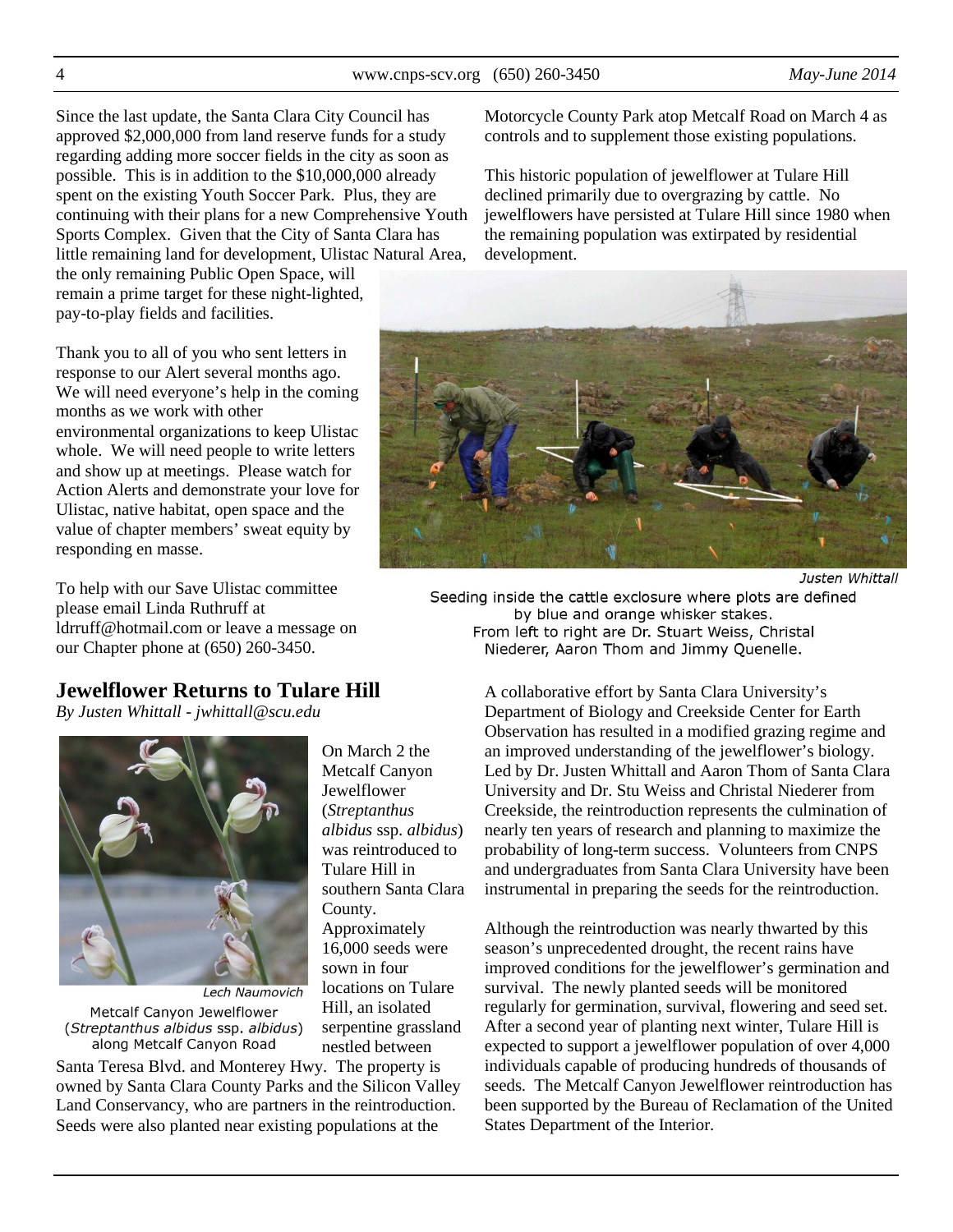### **Edgewood Weed Warriors**

Our 25-year volunteer restoration program strives to make Edgewood Park an inspirational showcase of all CNPS stands for. Recent rain events finally have our usual spring targets sprouting up and there's plenty to do, so come share the beauty of Edgewood with us, learn a ton, and help keep Edgewood native!

Our **9am Friday** sessions run year round; **5:30pm Wednesday** sessions continue through Daylight Savings Time. Monthly 9am Saturday sessions are the 3rd Saturday thru July, plus National Public Lands Day in September, and include:

| Date     | <b>Meet At</b>                                                                    | <b>Event Theme</b>         |
|----------|-----------------------------------------------------------------------------------|----------------------------|
| May $17$ | <b>West Kiosk</b>                                                                 | Endangered Species Day and |
|          |                                                                                   | National Biodiversity Day  |
|          | June 21 $\begin{array}{ c c } \hline \text{Day Camp} \\ \text{Kiosk} \end{array}$ | Ken Himes Day!             |
|          |                                                                                   |                            |

For Edgewood Weed Warrior (EWW) schedules, meeting places, and other details visit **eww.cnps-scv.org**; contact Paul Heiple (650) 854-7125, pheiple@gmail.com or John Allen (jcakwa@earthlink.net) for Friday info; or contact EWW program chair Drew Shell (shell@corp.webtv.net) for Wednesday/Saturday info.

# **CHAPTER FIELD TRIPS**

Chapter field trips are free and generally open to the public. They are oriented to conservation, protection and enjoyment of California native plants and wildlife, and we adhere to all rules and guidelines for the lands on which we are visiting.

**In our region it is very important to be prepared for hiking on rugged and steep terrain, wide temperature ranges and rapidly changing conditions at any time of year. All participants should wear sturdy footwear and carry sufficient water, sun protection, food, clothing layers, personal first aid and other supplies you may need. If you have any questions about your ability to participate in a particular field trip, please contact the trip leader in advance.** 

#### **Tuesdays in May 10am – 1pm Plants of the San Mateo Coast**

Join Toni Corelli for walks featuring the public lands along the San Mateo Coast, from Maritime Chaparral to Coastal Dunes.

| May 6    | Año Nuevo-Cascade Field |  |
|----------|-------------------------|--|
| May $13$ | <b>Bean Hollow</b>      |  |
| May 20   | Pescadero               |  |
| May 27   | Montara and McNee Ranch |  |

 Each walk is limited to 15 people. **To sign up** for one or more walks, or for more information, contact Toni Corelli at corelli@coastside.net or (650) 726-0689.

#### **Sun May 4 10am – 2pm Coyote Lake Harvey Bear Ranch County Park (Gilroy)**

Join Woody Collins for a moderately paced hike on the Mendoza, Mummy Mountain and Coyote Ridge trails in the Mendoza Ranch section of Coyote Lake-Harvey Bear Ranch County Park. This 4 mile, 427 foot elevation gain hike will take us through valley grassland and up an oakstudded ridgeline with spectacular views of the south Santa Clara Valley, Coyote Lake and Palassou Ridge. This varied habitat supports a wide range of native plants including several stands of *Balsamorhiza macrolepis* var. *macrolepis*, big-scale balsamroot, CNPS 1B.2, S2.

After a short level stretch, we'll make a gentle ascent up the ridge to a picnic table overlooking Coyote Lake, the South Valley and the Santa Cruz mountains. A short but somewhat steeper descent leads down to the Coyote Ridge Trail, a gently rolling trail that also supports a patch of *Balsamorhiza* and leads back to the parking area. For more information, contact Woody at ewoodycollins@att.net or (408) 225-9039.

**Directions:** We'll meet at 10am at the Mendoza Ranch Entrance to the Coyote Lake-Harvey Bear Ranch County Park. Take Hwy 101 south from San Jose to Gilroy. Take the Leavesley Rd./Hwy. 152 West exit and turn left on Leavesley Rd; go 1.8 mi. to New Rd. Turn left on New Rd. and go 1/2 mi. to Roop Rd. (the second right). Turn right on Roop Rd. and proceed 3.5 miles into the foothills. Turn left onto the Mendoza Ranch Entrance road and proceed to the parking area. The Mendoza Ranch entrance is about 30 minutes from the South Hwy 85/US 101 junction.

### **Sun May 11 10am - 2pm Bean Hollow Pigeon Point Light Station (San Mateo Coast)**

Join Toni Corelli for a one mile walk between Bean Hollow Beach and Pebble Beach, for a close-up look at tide pools, wildflowers, and colonies of harbor seals and shorebirds. The trail is one of the best places along the San Mateo coast to see a largely undisturbed landscape of native coastal plants. After the walk we will have lunch at Pigeon Point Light Station to see the restoration of the native vegetation around the lighthouse.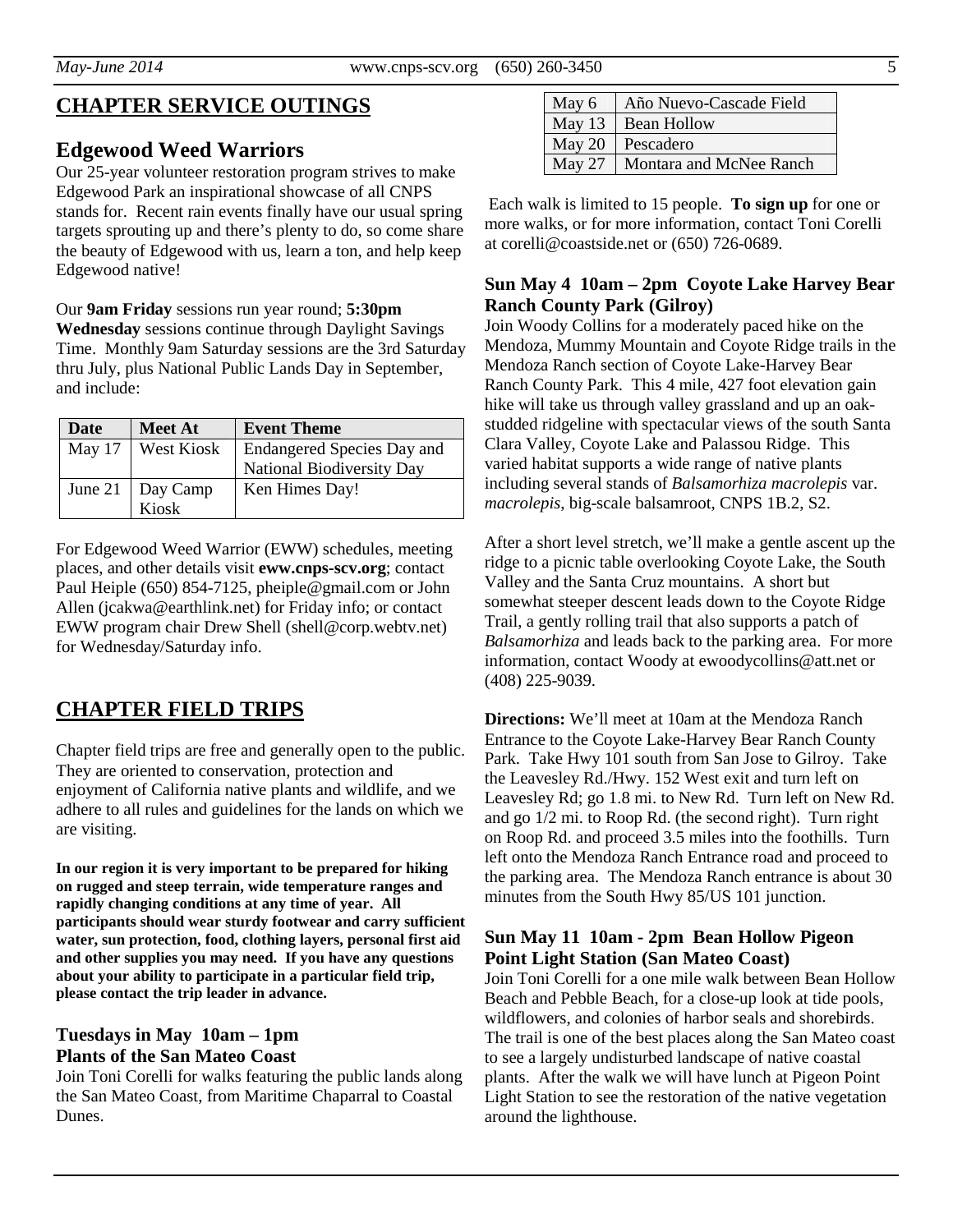Bring lunch and water; dress in layers. The walk is limited to 15 people. **To sign up** or for more information, contact Toni Corelli at corelli@coastside.net or (650) 726-0689.

**Directions**: Park at the Pebble Beach parking lot (the Bean Hollow parking lot is further south, don't park there) west of Hwy. 1, approximately 15 miles south of Hwy. 92.

#### **Sat May 17 10am - 2pm Devil's Slide Trail (San Mateo Coast)**

Since recent completion of a bypass tunnel, the bluff-top stretch of Highway 1 formerly known as Devil's Slide has been turned into a 1.3 mile path open to hikers, cyclists and horseback riders. Join leader Toni Corelli to walk this trail and see marine cliff vegetation and beautiful ocean views. Bring lunch and water; dress in layers.

The walk is limited to 15 people. **To sign up** or for more information, contact Toni Corelli at corelli@coastside.net or (650) 726-0689.

**Directions:** We will meet at Gray Whale Cove Parking area approximately 10 miles north of Hwy. 92 or 3 miles south of Pacifica State Beach.

#### **Sun May 18 10am – 3:30pm San Bruno Mountain (Brisbane)**

Join Ken Himes for a hike along the Summit Loop Trail to see late spring plants in the coastal scrub and coastal prairie plant communities, including the only populations in the Santa Cruz Mtn. bioregion of hummingbird sage (*Salvia spathacea*) and Wight's paintbrush (*Castilleja wightii*).

The hike will be about 3.5-4 miles with 800 feet elevation gain/loss. Wear layers as windy conditions could occur. Bring lunch and liquids. For more information call Ken at (650) 591-8560.

**Directions:** From Hwy. 101N, take Old Bayshore/Brisbane exit and proceed north on Old Bayshore, past the town of Brisbane, until making a left turn onto Guadalupe Canyon Pkwy. Follow Guadalupe Pkwy. uphill (west) about a mile and a half to the park entrance. We will meet at the parking lot just beyond the entrance kiosk. There is a \$6.00 day use/parking fee (bring exact change).

#### **Sat May 31 10am - Noon Fountain Thistle Work Party (San Mateo)**

Join leaders Ken Himes and Jake Sigg, of Santa Clara Valley and Yerba Buena Chapters respectively, on the return to our ongoing restoration work at this site, the intersection of I-280 and Hwy 92.

We enjoy seeing the results of our work over several years: pampas grass going from two acres to zero, and fountain thistles going from a dozen plants to over 6,000 (at which point we stopped counting). We'll continue to look for pampas grass seedlings but our main work now is removing Australian tea tree, *Leptospermum laevigatum*, and other non-native brush.

We meet at the end of Lessingia Court in San Mateo. If you can't locate it on Google or Mapquest, email jakesigg@earthlink.net, or (415) 731-3028.

#### **Sun Jun 1 10am – 2:30pm Grass Walk at Los Trancos OSP (Los Altos)**

Join botanist Sally Casey and co-leader Alf Fengler to explore the native grasses at Los Trancos Open Space Preserve. See many species of grasses in sunny and shady conditions. Bring a hand lens if you have one available. The hike distance will be about 2 miles with minimal elevation gain. We will stop for lunch along the trail.

The trip is limited to 18 participants. **To reserve a spot** and for directions to the trailhead, contact Sally Casey at (408) 377-0989 (evenings best) or email Alf Fengler at afengler@pacbell.com.

#### **Fri-Sun June 27-29 Mt. Eddy Carcamp**

Mt. Eddy, just west of Mt. Shasta in the Klamath Mountains, is the highest chunk of serpentine in California. It supports various plant communities not typically seen elsewhere in the state, from pine grasslands to pine barrens, grassy swales with carnivorous plants to alpine fell fields and lakes. Participants need to be able to hike into Deadfall Lake, a distance of 2 miles. Foxtail pine and *Darlingtonia* fens will be treats for those who don't visit such out of the way habitats. Sharp eyes will be able to spot several rare, endemic plants to this area.

Camping will be along the Trinity Route/Hwy 3 at a USFS site. Contact trip leader Joe Cernac for further information and to **reserve your spot**. Call (408) 292 5465 or email joecernac@sbcglobal.net.

### **SAVE THE DATE!**

# **Sun-Thu July 13th – 17th Mt. Lassen Carcamp**

Join Dee Wong, Ken Himes and Paul Heiple for a fabulous tour of the Mt. Lassen area. Stay tuned for further details in the next issue of this newsletter. **To reserve your spot,** email Dee at dswong88@yahoo.com or call Ken at (650) 591-8560.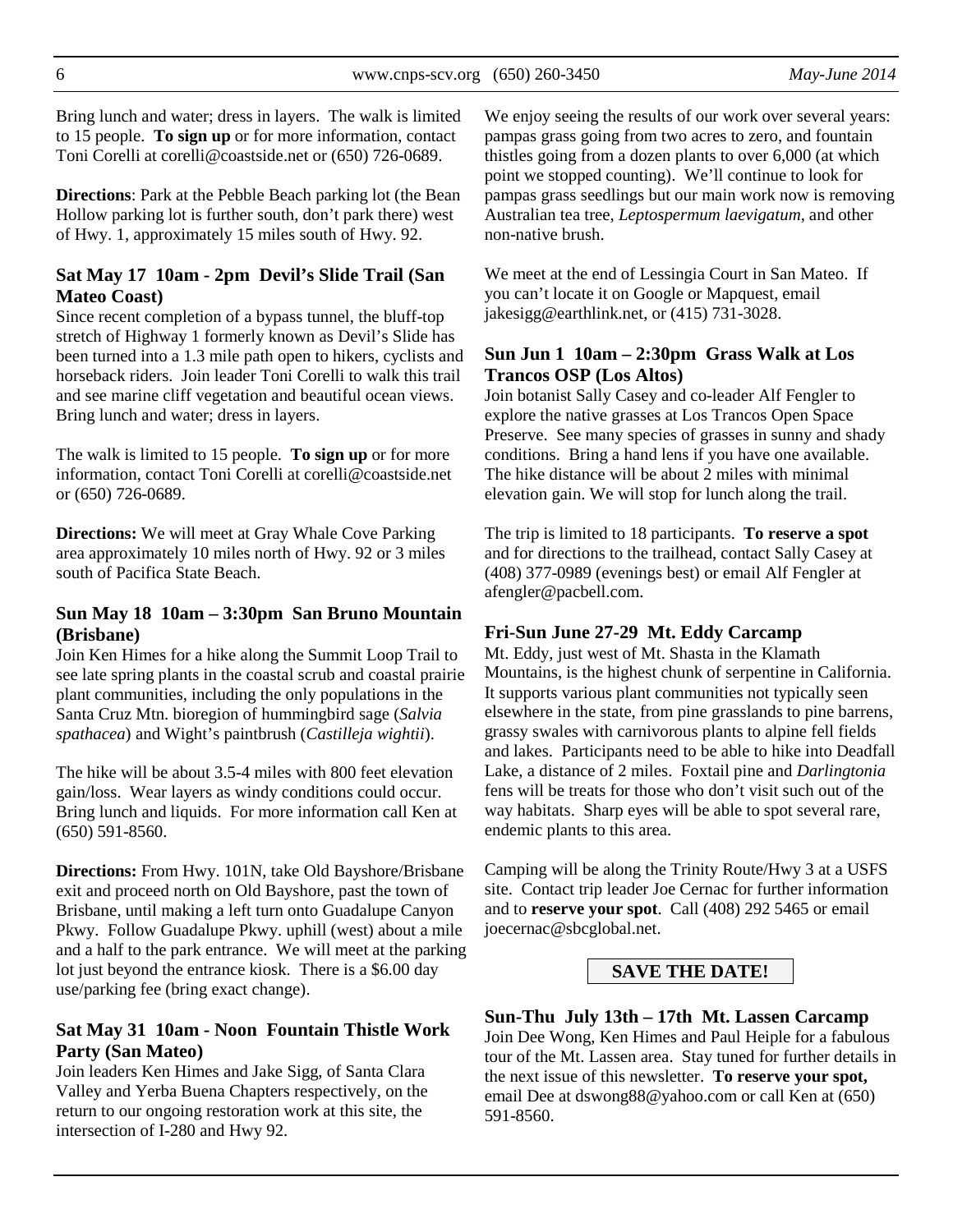### **2013 Herbarium Tour Trip Report**

*By Carol Mattsson, Chapter Newsletter Editor* 

On September 14 I joined several other Chapter members on a field trip to visit Sharsmith Herbarium at San Jose State University. The trip was led by Curator Toni Corelli and Assistant Curators Teri Barry and Lars Rosengreen.

We examined several specimen sheets from the cabinets, then had a hands-on demonstration of mounting dried plants onto the specimen sheets.



Lars Rosengreen shows Sharsmith herbarium tour participants how to mount plant specimens. Note patches of glue spread out on the work table.

My full report, including links for online specimen search, is posted at the Chapter website in the Field Trips section. For more information see my contact info at the end of this newsletter, or contact Toni at corelli@coastside.net or (650) 726-0689.

### **ANNOUNCEMENTS**

*News and Activities from Other Organizations* 

# **Support Open Space: Vote for Measure AA on June 3 Ballot**

At our April Board meeting, our Chapter voted to endorse Measure AA, which is a bond measure to fund top priority projects for the Midpeninsula Regional Open Space District. Many of our Chapter field trips explore MROSD lands and we want maintain the environmental quality of these lands while at the same time providing public access to the lands in an ecologically compatible way.



Toto Ranch between Pescadero and Half Moon Bay, now part of the Tunitas Creek Open Space Preserve of MROSD Photo: Karl Kroeber

MROSD's public visioning process, based on top-notch scientific advice as well as extensive outreach to a range of users and residents, has resulted in identifying 25 toppriority projects for the district to be funded by the bond measure. The bond measure must pass by 2/3 majority to become law, so please do vote for Measure AA in June and tell your friends!

See the list of projects and volunteer opportunities at **www.yesforopenspace.org**. Or see the link to the Measure AA Brochure on the right hand side of **www.openspace.org/MeasureAA**. Feel free to send questions to Chapter member Jean Struthers at JeanStruthers@att.net or (650) 941-2586; or MROSD Board member Yoriko Kishimoto at ykishimoto@earthlink.net.

## **CHAPTER OFFICERS FOR 2014**

| <b>Title</b>     | <b>Name</b> | <b>Phone</b> | Email          |
|------------------|-------------|--------------|----------------|
| <b>President</b> | Stephen     | (408)        | sailinsteve@   |
|                  | Rosenthal   | 923-6562     | sbcglobal.net  |
| Vice             | Madeline    | (408)        | madelinemorrow |
| <b>President</b> | Morrow      | 741-1150     | @earthlink.net |
| <b>Recording</b> | Radhika     | (650)        | rthekkath@     |
| <b>Secretary</b> | Thekkath    | 473-1537     | yahoo.com      |
| <b>Treasurer</b> | Dee         | (650)        | dee@thevillage |
|                  | Wong        | 670-7797     | gardener.com   |
| Past             | Arvind      | (408)        | arvind.kumar@  |
| <b>President</b> | Kumar       | 715-7020     | cnps.org       |

To join our Chapter news email list please visit the signup link at our Chapter website: **www.cnpsscv.org/index.php/contact-us/sign-up**.

### **Save a Tree!**

CNPS members can log in to **support.cnps.org** and edit their profile to receive this newsletter by email only. Look for "Chapter Newsletter" at the bottom of "My Profile."

Current and past Blazing Star newsletters are always online at the Chapter website's newsletter page: **www.cnpsscv.org/index.php/blazing-star-newsletter**.

### **DEADLINE FOR THE NEXT** *BLAZING STAR*

**Saturday, June 7, 2014** 

**Email: mattsson@surfpix.net Phone: (408) 255-3767**